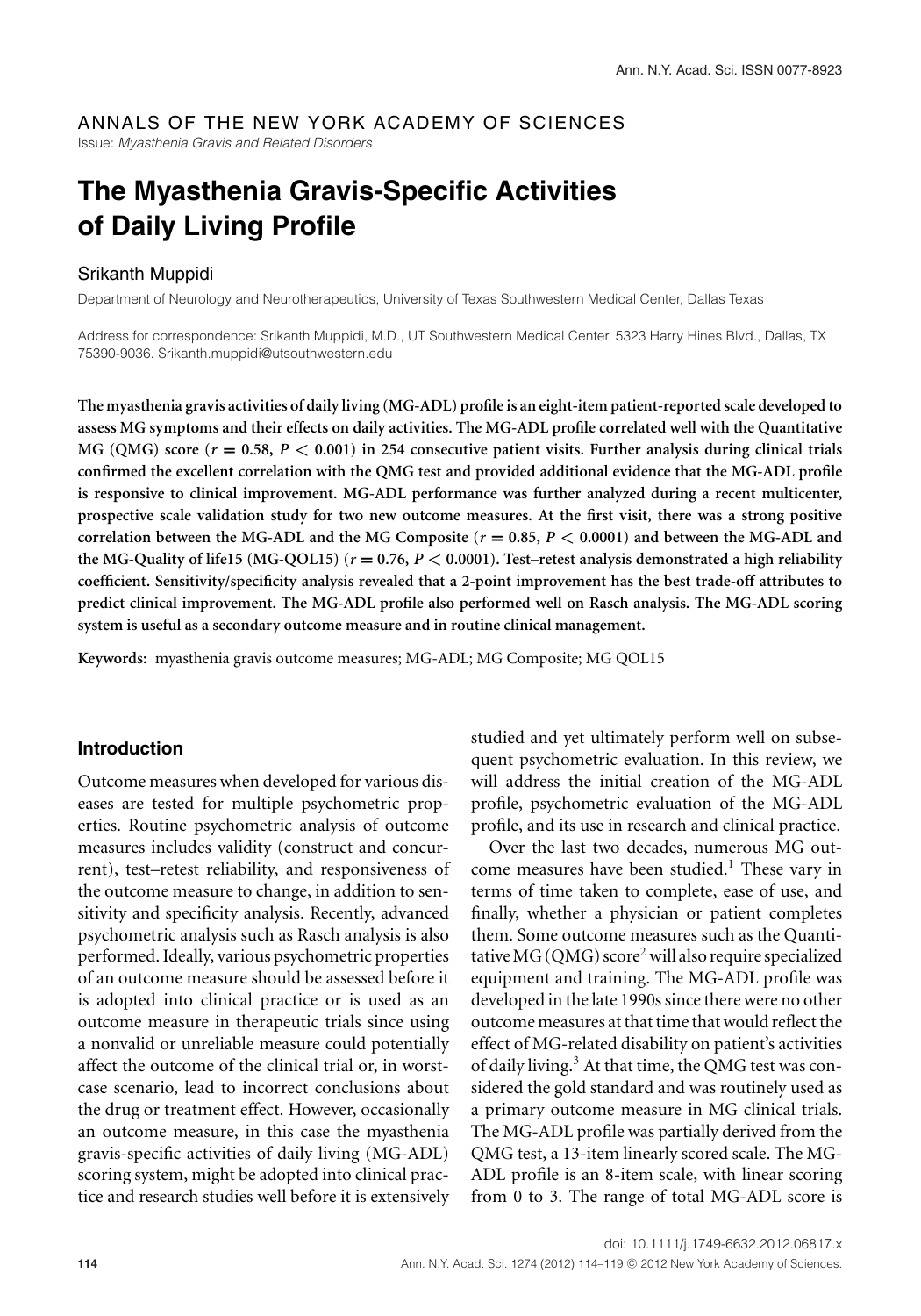| Items                                                         | Grade 0 | Grade 1                                     | Grade 2                                                       | Grade 3                              | Score $(0,1,2,3)$ |
|---------------------------------------------------------------|---------|---------------------------------------------|---------------------------------------------------------------|--------------------------------------|-------------------|
| 1. Talking                                                    | Normal  | Intermittent<br>slurring of nasal<br>speech | Constant slurring<br>or nasal, but can<br>be understood       | Difficult to<br>understand<br>speech |                   |
| 2. Chewing                                                    | Normal  | Fatigue with solid<br>food                  | Fatigue with soft<br>food                                     | Gastric tube                         |                   |
| 3. Swallowing                                                 | Normal  | Rare episode of<br>choking                  | Frequent choking<br>necessitating<br>changes in diet          | Gastric Tube                         |                   |
| 4. Breathing                                                  | Normal  | with exertion                               | Shortness of breath Shortness of breath Ventilator<br>at rest | dependence                           |                   |
| 5. Impairment<br>of ability to<br>brush teeth or<br>comb hair | None    | rest periods<br>needed                      | Extra effort, but no Rest periods needed Cannot do one of     | these functions                      |                   |
| 6. Impairment<br>of ability to<br>arise from a<br>chair       | None    | Mild, sometimes<br>uses arms                | Moderate, always<br>uses arms                                 | Severe, requires<br>assistance       |                   |
| 7. Double vision                                              | None    | Occurs, but not<br>daily                    | Daily, but not<br>constant                                    | Constant                             |                   |
| 8. Eyelid droop                                               | None    | Occurs, but not<br>daily                    | Daily, but not<br>constant                                    | Constant                             |                   |
|                                                               |         |                                             |                                                               | <b>Total MG-ADL</b>                  |                   |
|                                                               |         |                                             |                                                               | <b>SCORE</b> (items                  |                   |
|                                                               |         |                                             |                                                               | $1 - 8$ )                            |                   |

**Table 1. MG activities of the daily living scale**

0–24. Completing the MG-ADL usually takes less than five minutes and is entirely reported by the patient. The eight items of the MG-ADL aim to assess disability secondary to ocular (2 items), bulbar (3 items), respiratory (1 item), and limb (2 items) related effects from myasthenia gravis. There are no items to assess the disability from pure axial weakness such as neck extension weakness (See Table 1).

## **Initial MG-ADL analysis**

Initial analysis of the MG-ADL was conducted at a single center.<sup>3</sup> Patients with MG were prospectively evaluated for this study. The study included 254 unique evaluations (156 patients, 90 were women), in patients with confirmed diagnosis of myasthenia gravis irrespective of clinical severity of MG. A single examiner performed a QMG test and asked the patient to complete the MG-ADL questions. The mean MG-ADL score was  $4.80 \, (\pm 3.63)$  with a range of 0–18. The mean QMG score was  $10.80$  ( $\pm$ 5.70) with a range of 0–27. The Pearson correlation coefficient was  $0.583$  ( $P < 0.001$ ). Authors correctly concluded that the MG-ADL was an easy to administer outcome measure and that the MG-ADL profile correlates well with QMG scores. Based on the above findings, the authors suggested that the MG-ADL profile may be used as a secondary endpoint in clinical trials in MG and because it does not require any specialized equipment could be easily adopted into routine clinical practice.

# **Enthusiastic adoption of the MG-ADL profile**

After the above initial analysis, because of the ease of use and lack of similar MG outcome measures, the MG-ADL profile was used as a tool in both routine patient care and as an outcome measure in research studies. In the early 2000s, the MG-ADL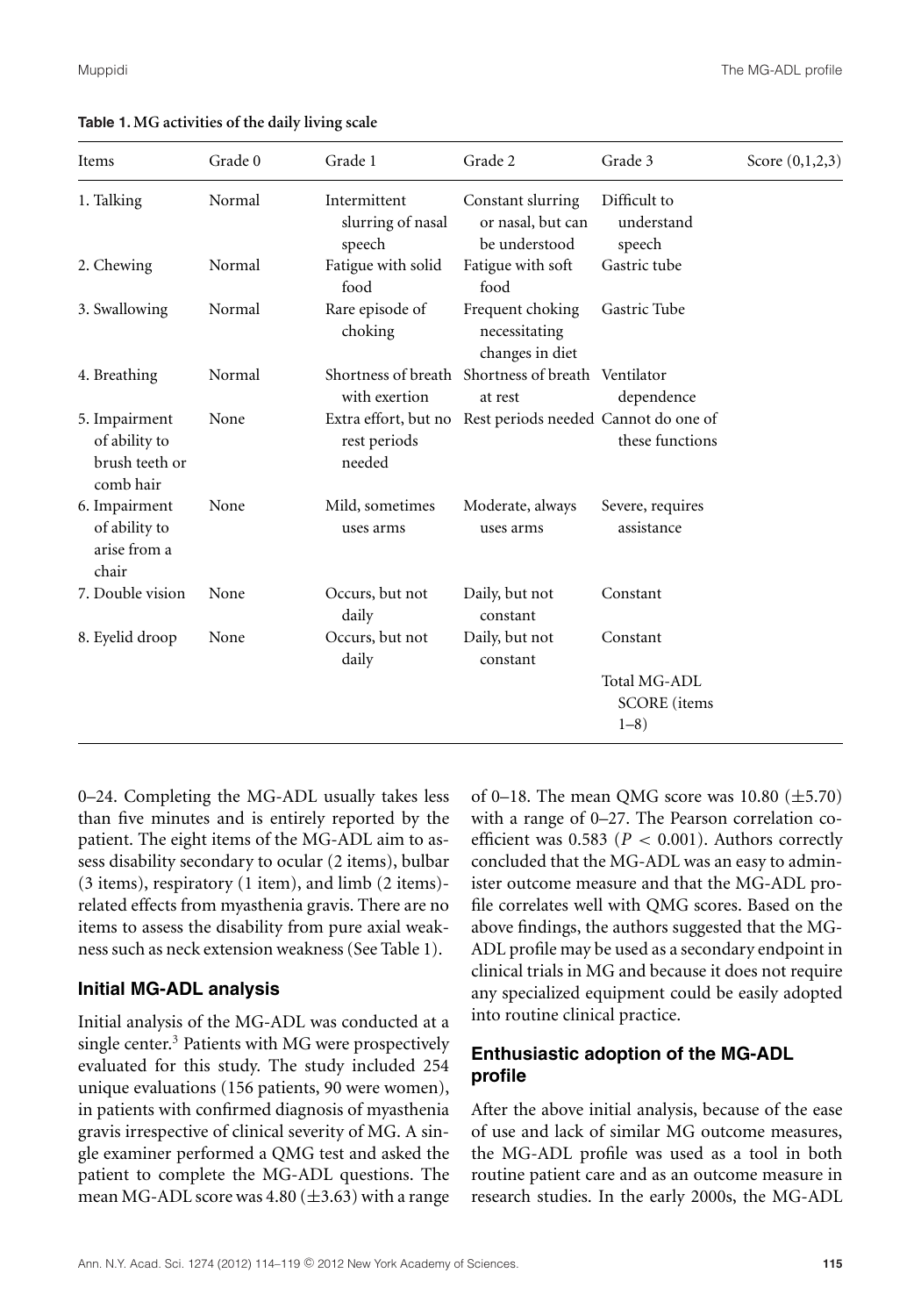was used as a secondary outcome measure in multiple therapeutic clinical trials evaluating the benefit of etanercept, $4$  IVIG, $5$  and tacrolimus.<sup>6–8</sup> Improvements in MG-ADL scores in these studies mirrored improvements in QMG scores.

#### **Further analysis of the MG-ADL profile**

Even though the MG-ADL continued to be used in clinical practice and in various clinical trials as a secondary outcome measure, further psychometric testing was not performed until the mycophenolate mofetil (MMF) clinical trials.<sup>9,10</sup> One of these prospective randomized placebo-controlled studies completed by the Muscle Study Group<sup>10</sup> evaluated the effectiveness of MMF and prednisone as initial therapy in MG. The study was double blinded for the first 12 weeks followed by an open-label extension phase for 36 weeks. Eighty patients were randomized to either MMF or placebo in addition to 20 mg of prednisone. The primary outcome measure was the improvement in QMG scores at 12 weeks. The MG-ADL and MG manual muscle tests (MG-MMT) were secondary outcome measures. Importantly, MG-ADL and MG-MMT scores were not available to the QMG scorers and physicians who would assess global impression of change in patients and this allowed for unbiased evaluation of psychometric properties of the MG-ADL test. During the study period, patients in both groups improved, and there was no significant difference between the two treatment arms in this study, but a subset of patients had significant improvement. This provided an opportunity to assess one of the key psychometric properties: the responsiveness of the MG-ADL to clinically significant improvement in  $MG$  status.<sup>11</sup>

Similar to initial analysis, MG-ADL scores correlated well with QMG scores at baseline and throughout the double blind study period of 12 weeks. The correlation coefficients ranged from 0.51 to 0.65  $(P < 0.0001)$ . Correlation of the change in QMG and MG-ADL scores was also good, 0.55 at 12 weeks and 0.44 at 36 weeks (*P* < 0.001). Since a subset of patients improved significantly, responsiveness of the MG-ADL to change in clinical status was analyzed. This revealed a mean change of 3.66 points at 12 weeks and 5.48 at 36 weeks. The effect size was 1.16 at 12 weeks and 1.59 at 36 weeks. Interestingly, in this study MG-ADL scores were more sensitive to change in clinical status than were QMG scores. $^{11}$ Finally, the most important finding was that improvement in MG-ADL score was incremental. Patients with significant improvement had greater decrease in their MG-ADL score than those with mild improvement or no improvement. There was no significant change in MG-ADL scores in patients who did not improve at 12 weeks. MG-ADL scores improved by 3.29 at 12 weeks in patients with improvement on global assessment of MG and by 4.83 in patients with marked improvement on global assessment of MG. This analysis provided clear evidence that the MG-ADL test was sensitive to clinical change in MG status and reinforced continued usage of the MG-ADL profile in clinical practice and in research studies.

The final assessment of MG-ADL came with a multicenter study of two new MG outcome scales, the MG Composite  $(MGC)^{12}$  and the MG-Quality of life15 (MG-QOL15).<sup>13</sup> Eleven centers participated in the multicenter validation studies for the MGC and the MG-QOL15, and out of these five centers also simultaneously assessed the MG-ADL. This provided a unique opportunity to perform validity and reliability testing of the MG-ADL profile. Unlike previous therapeutic trials with narrow inclusion criteria, all patients with confirmed MG seen in routine clinical practice were recruited and this allowed us to assess the MG-ADL as an outcome measure in clinical practice. Patients with MG seen in clinics or hospitals had baseline evaluation of MGC, MG-QOL15, and MG-ADL scores at the first visit and again within six months. Eightyseven patients completed the MG-ADL profile on the first visit and 76 returned for second visit. $14$ Most patients had some improvement in MG-ADL scores between visits. Correlation of MG-ADL and MGC scores was robust during the first  $(r =$ 0.846,  $P < 0.0001$ ) and second ( $r = 0.869$ ,  $P <$ 0.0001) visits. Since the MGC shares a number of items with the MG-ADL profile, concerns about inflated correlation were raised, but a similar degree of correlation was seen with the MG-QOL15  $(r = 0.763, P < 0.0001)$ . Correlation of the delta in the MG-ADL score and physician impression of change in MG status between the two visits was also strong ( $r = 0.70$ ,  $P < 0.0001$ ).<sup>14</sup>

## **Sensitivity and specificity analysis**

Since previous analysis did not provide an opportunity to perform sensitivity and specificity testing, during this new MG scale validation study we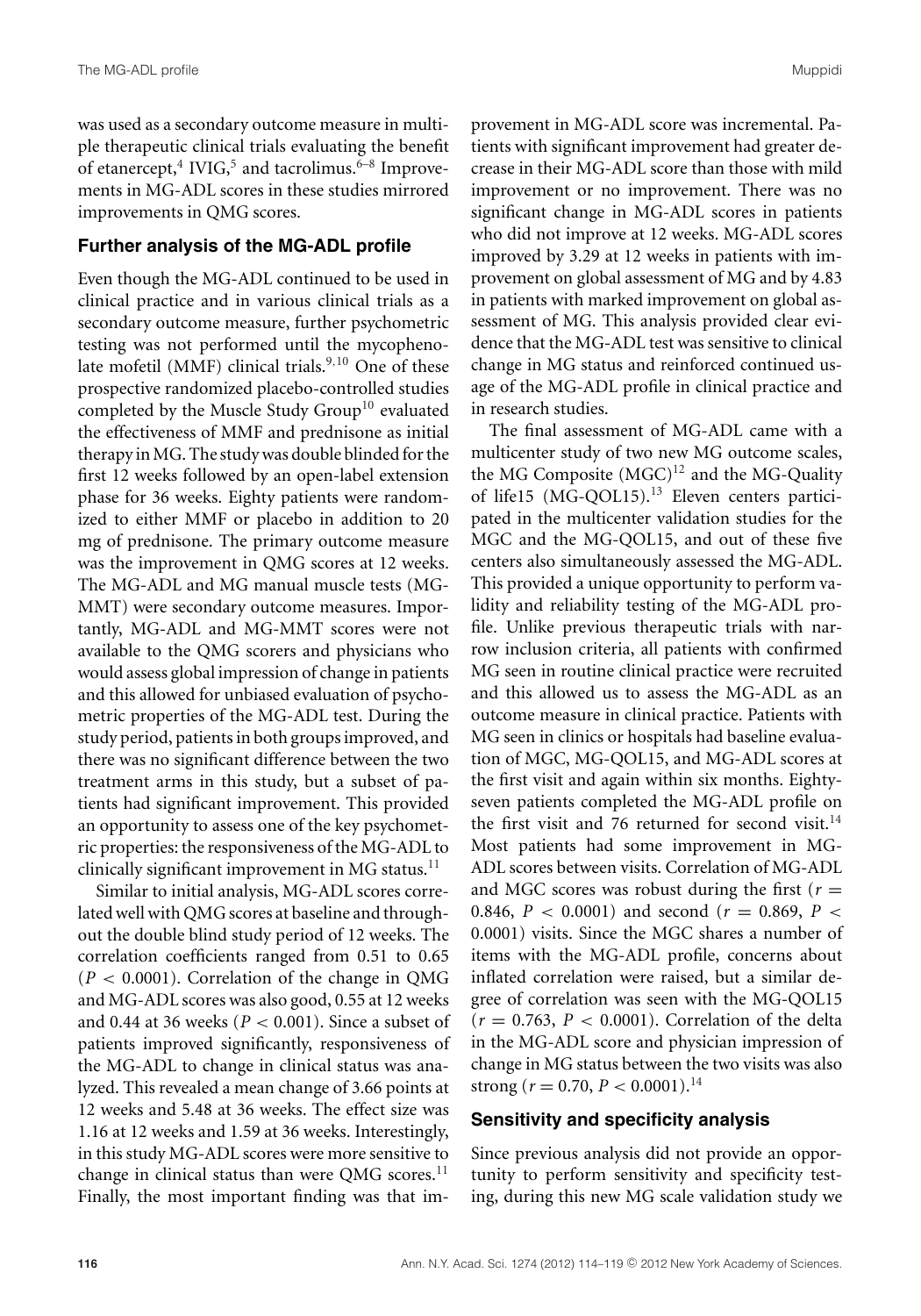

**Figure 1. This figure depicts item difficulty and person ability measures (on the vertical logarithmic axis) and item fitting (on the horizontal logarithmic axis) for the MG-ADL profile. Each dot represents a subject and each circle represents an item. The vertical spacing approximates the items' placement on the linear probabilistic Rasch model. None of the items in the MG-ADL are misfitting, as they do not fall outside into the gray zone.**

compared the changes in MG-ADL scores with the presumed gold standard, that is, physician impression of change plus improvement in MG-QOL15 for improvement in MG status. An MG-ADL score change of 2 points seemed to have the best balance between sensitivity and specificity. A 2-point change had a sensitivity of 77 and specificity of 82. $^{14}$  A 3point improvement had much higher specificity of 90, but the sensitivity was diminished to 62. A receiver operating curve analysis was also performed. This revealed an area under the curve of 0.90, suggestive of high accuracy of theMG-ADL test to assess clinical improvement.<sup>14</sup>

#### **Test and retest reliability analysis**

After the above study, at a single center, test–retest reliability for the MG-ADL profile was performed. Twenty-six patients completed MG-ADL in clinic and were asked to repeat this again at home after one week. Twenty out of the 26 patients completed the second MG-ADL at home and mailed it back to the physician. A one-week interval was chosen to complete the MG-ADL profile again as it was considered too short a period to be affected by therapeutic changes made during the clinic visit but long enough that patients might not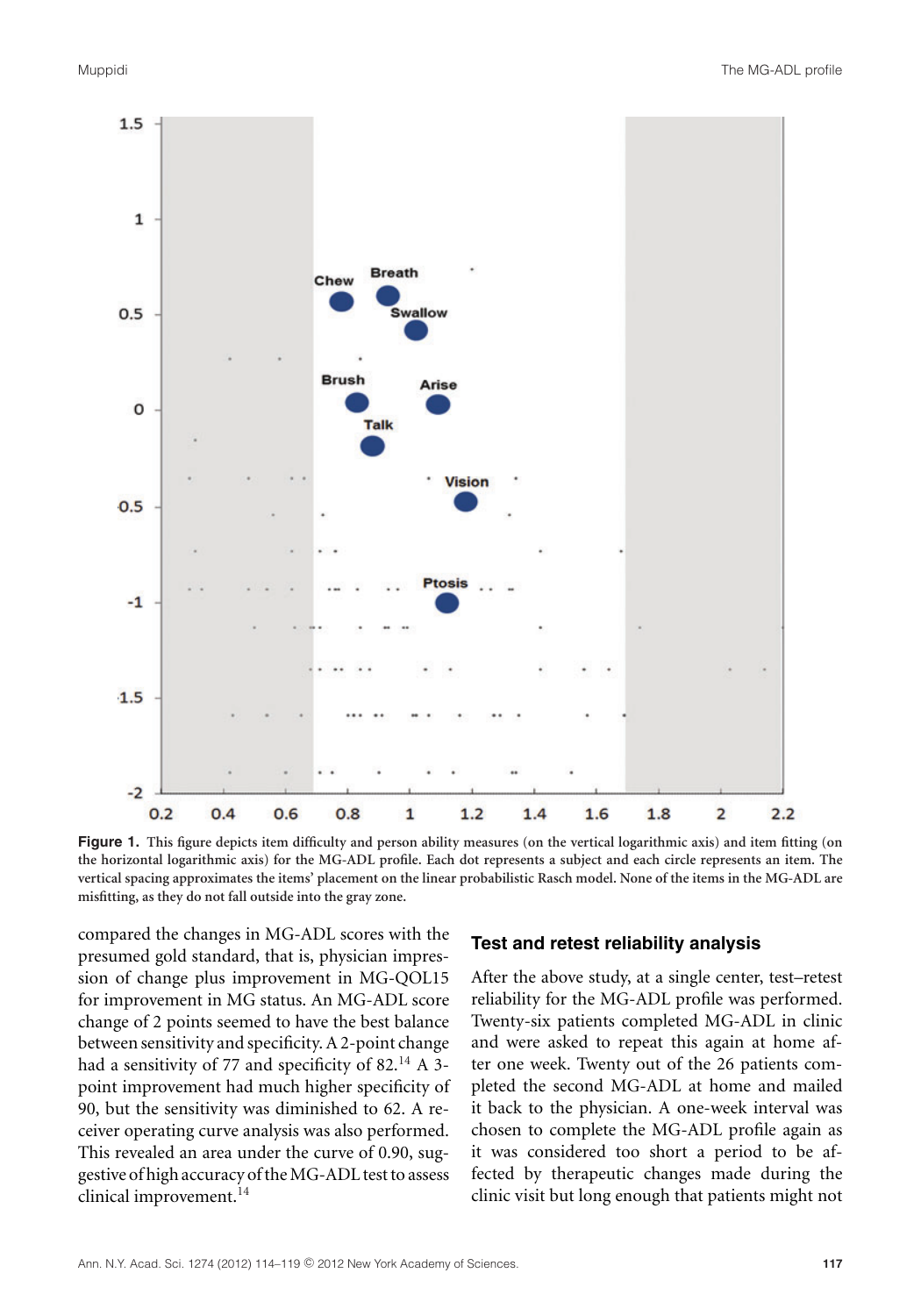remember their individual item score. Patients who were on plasma exchange were excluded. Reliability coefficient was 93.7, suggesting excellent test–retest reliability, $14$  and the repeat MG-ADL scores did not differ by more than 2 points 85% of the time.

# **Rasch analysis**

Psychometric testing of outcome measures usually includes tests to evaluate reliability, validity, sensitivity and specificity analysis, and responsiveness to change. By these measures, the MG-ADL profile performed well. However, these traditional methods do not measure the overall estimate of an individual item (or question) score to the total score and do not measure the behavior of an item in relation to others in an outcome measure. To understand these properties, item response theory (IRT) models are used. Among the types of IRT models, Rasch analysis is commonly used. In Rasch analysis, the two important features of item measures tested are item difficulty and person ability. *Item difficulty* refers to ability of an item to differentiate patients with worse MG manifestations from those who are not as affected, whereas *person ability* refers to how difficult it is for a person to respond to an item in an outcome measure. Rasch analysis can assess the item difficulty and person ability, identify any misfitting items and effects of these items on the unidimensionality of the outcome measure, and assess category response functioning. Questions related to ptosis and vision were easy items, and questions about chewing and breathing were difficult items. Category probability functioning testing revealed that the empirical category response probability ascends for all items in MG-ADL except for the vision item. Developmental pathway analysis revealed that none of the items in MG-ADL fall into the misfitting category (see Fig. 1). These findings suggest that MG-ADL performed well on Rasch analysis without any misfitting items and does not require any major revisions.

# **Discussion**

Since development of the MG-ADL numerous other outcome measures have been created and are being used in clinical care of patients with MG and in research trials. Recently the task force of the Medical Scientific Advisory Board (MSAB) of the Myasthenia Gravis Foundation of America (MGFA) suggested that the MGC be used as a primary outcome measure in clinical trials. Going forward, the MG-ADL profile may still be used a secondary outcome measure and it is currently used in the  $MGTX$  study<sup>15</sup> and the study to assess the efficacy of Methotrexate in MG [\(http://clinicaltrials.gov/show/](http://clinicaltrials.gov/show/ ignorespaces NCT00814138) [NCT00814138\)](http://clinicaltrials.gov/show/ ignorespaces NCT00814138). The MG-ADL test has one unique feature that differentiates it from the other MG outcome scales: it is completed solely by the patient. Since it does not require a physician or nurse to administer this test, the MG-ADL test could potentially be used as an outcome measure in long-term MG studies. In addition, with the advent of electronic records and electronic communication with patients, theMG-ADL test could potentially be completed by the patient between and during the clinic visits. For example, many patients are now receiving maintenance intravenous immunoglobulin therapy at home for myasthenia gravis and a test like the MG-ADL profile might provide information about their ongoing MG clinical state. One could also foresee the MG-ADL test as a valuable tool in observational studies or clinical trials with long-term follow-up of years where it is not feasible to have frequent clinic visits, since patients can provide their MG-ADL score in-between clinic visits.

For all its positive attributes, the MG-ADL test has two important deficiencies as an outcome measure. One, there is no item to measure the effect of axial weakness (such as neck extension weakness). This is important because neck extension weakness when significant can cause head drop, a very disabling manifestation, and yet the MG-ADL score will not reflect this limitation on a patient's activity level. Secondly, items in the MG-ADL test are linearly scored and are not weighted. Linear scoring would suggest that degree of disability or effect on daily living activities of various individual items is the same. For example, if a patient has constant double vision, he would score 3 for diplopia item, but at the same time, being on ventilator for respiratory assistance would also score 3 for breathing item. Even though the contribution to the final MG-ADL score is the same, the degree of disability experienced by the patient on ventilator is many times higher than the disability of the patient with constant double vision. Newer MG scales such as MGC are weighted to correct for this limitation. Despite the above deficiencies, the MG-ADL selftest profile continues to be a useful tool and will probably have a role as an outcome measure going